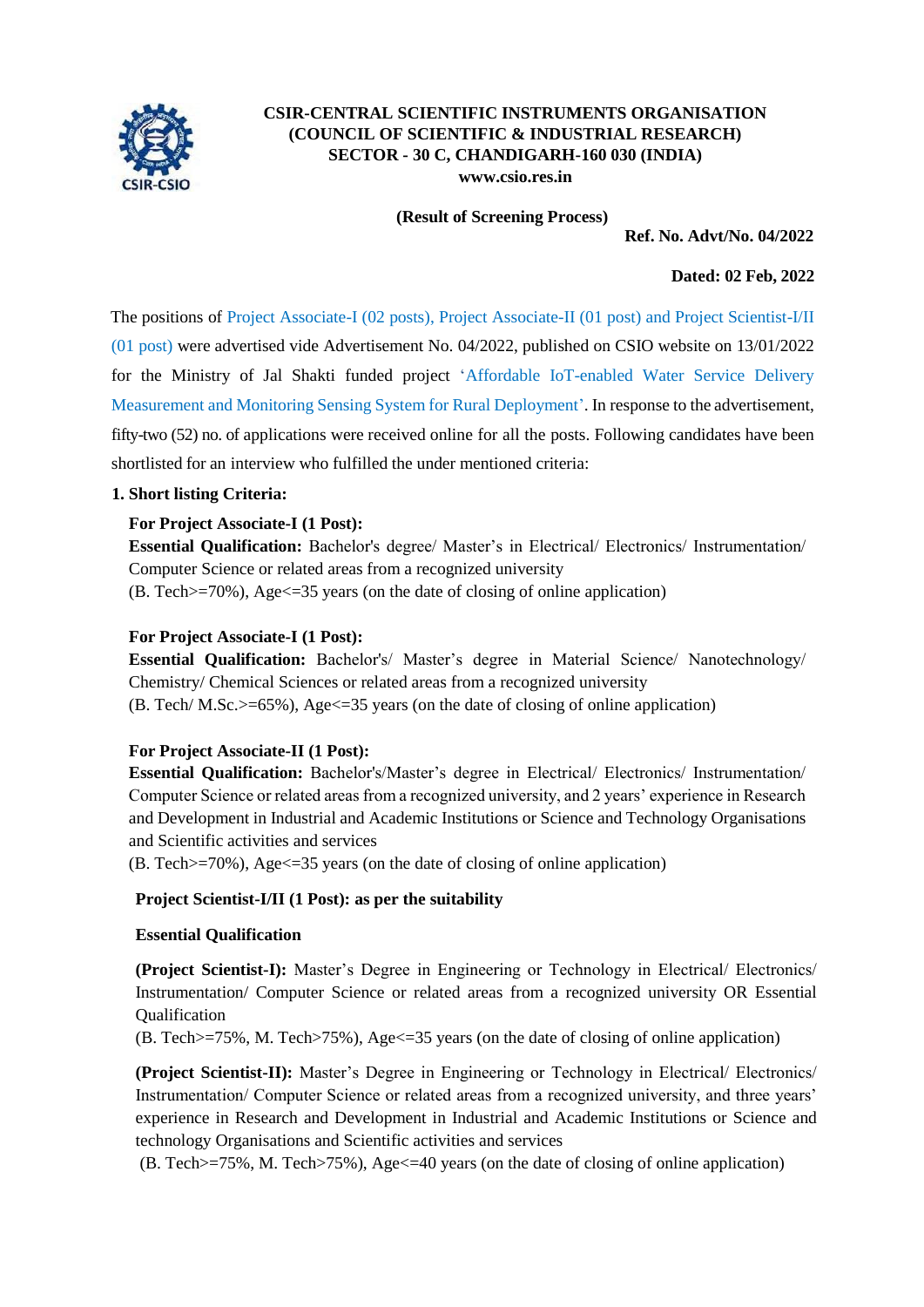**List of shortlisted candidates for the position of Project Associate-I (Material Science/ Nanotechnology/ Chemistry/ Chemical Sciences): 01 Post**

| S. No. | <b>Name</b>            | Form No. | Date & Time                                     |
|--------|------------------------|----------|-------------------------------------------------|
| 1.     | POOJA RANI             | 2103211  |                                                 |
| 2.     | <b>SHIVANI KALOTRA</b> | 2103218  |                                                 |
| 3.     | <b>HARIDINESH S</b>    | 2103220  |                                                 |
| 4.     | SHIVAM KASHYAP         | 2103315  | 07 Feb, 2022<br><b>Time: 9:30AM-</b><br>11:15AM |
| 5.     | RUPALI CHAUDHARY       | 2103327  |                                                 |
| 6.     | <b>RUPALI</b>          | 2103360  |                                                 |
| 7.     | <b>ANJALI SONIWAL</b>  | 2103374  |                                                 |
| 8.     | RABINDRANATH JANA      | 2103380  |                                                 |
| 9.     | PRIYANSHU SHARMA       | 2103384  |                                                 |
| 10.    | KANUPRIYA*             | 2103398  |                                                 |
| 11.    | <b>GULFISHA JAHAN</b>  | 2103437  |                                                 |

\*Gate qualified

# **List of shortlisted candidates for the position of Project Associate-I (Electrical/ Electronics/ Instrumentation/ Computer Science): 01 Post**

| S. No. | <b>Name</b>              | Form No. | Date & Time    |
|--------|--------------------------|----------|----------------|
| 1.     | UJJAWAL PRAKASH BHUSAHN* | 2103234  |                |
| 2.     | SARTHI PATHANIA          | 2103240  |                |
| 3.     | <b>AMINUL ISLAM</b>      | 2103247  |                |
| 4.     | AMAN UPADHYAY            | 2103261  |                |
| 5.     | <b>ABHISHEK KUMAR*</b>   | 2103263  | 07 Feb, 2022   |
| 6.     | URVASHI NAG              | 2103283  | Time: 11:15AM- |
| 7.     | LEKHRAJ KUMAR RAVIDAS    | 2103340  | 01:00PM        |
| 8.     | KANUPRIYA*               | 2103398  |                |
| 9.     | ARBHITA MANI TRIPATHI    | 2103406  |                |
| 10.    | <b>BUSHRA PRAVEEN</b>    | 2103441  |                |
| 11.    | <b>RAJNISH KUMAR</b>     | 2103447  |                |

\*Gate qualified

**List of shortlisted candidates for the position of Project Associate-II (Electrical/ Electronics/ Instrumentation/ Computer Science): 01 Post**

| S. No. | <b>Name</b>           | Form No. | Date & Time                     |
|--------|-----------------------|----------|---------------------------------|
|        | URVASHI NAG           | 2103284  |                                 |
|        | <b>SHIVAM PANDEY</b>  | 2103331  | 07 Feb, 2022                    |
|        | <b>BUSHRA PRAVEEN</b> | 2103439  | <b>Time: 02:00PM-</b><br>2:40PM |
|        | <b>KOMAL GILL</b>     | 2103450  |                                 |

**List of shortlisted candidates for the position of Project Scientist-I/II Electrical/ Electronics/ Instrumentation/ Computer Science: 01 Post**

| S. No.   | <b>Name</b>     | Form No. | Date & Time                           |
|----------|-----------------|----------|---------------------------------------|
|          | BHARTI GAJENDRA | 2103199  |                                       |
| <u>.</u> | SAVITA WALIA    | 2103350  | 07 Feb, 2022<br><b>Time: 02:40PM-</b> |
|          | SHINISHA A      | 2103396  | 03:20PM                               |
|          | SAGAR RANA      | 2103417  |                                       |